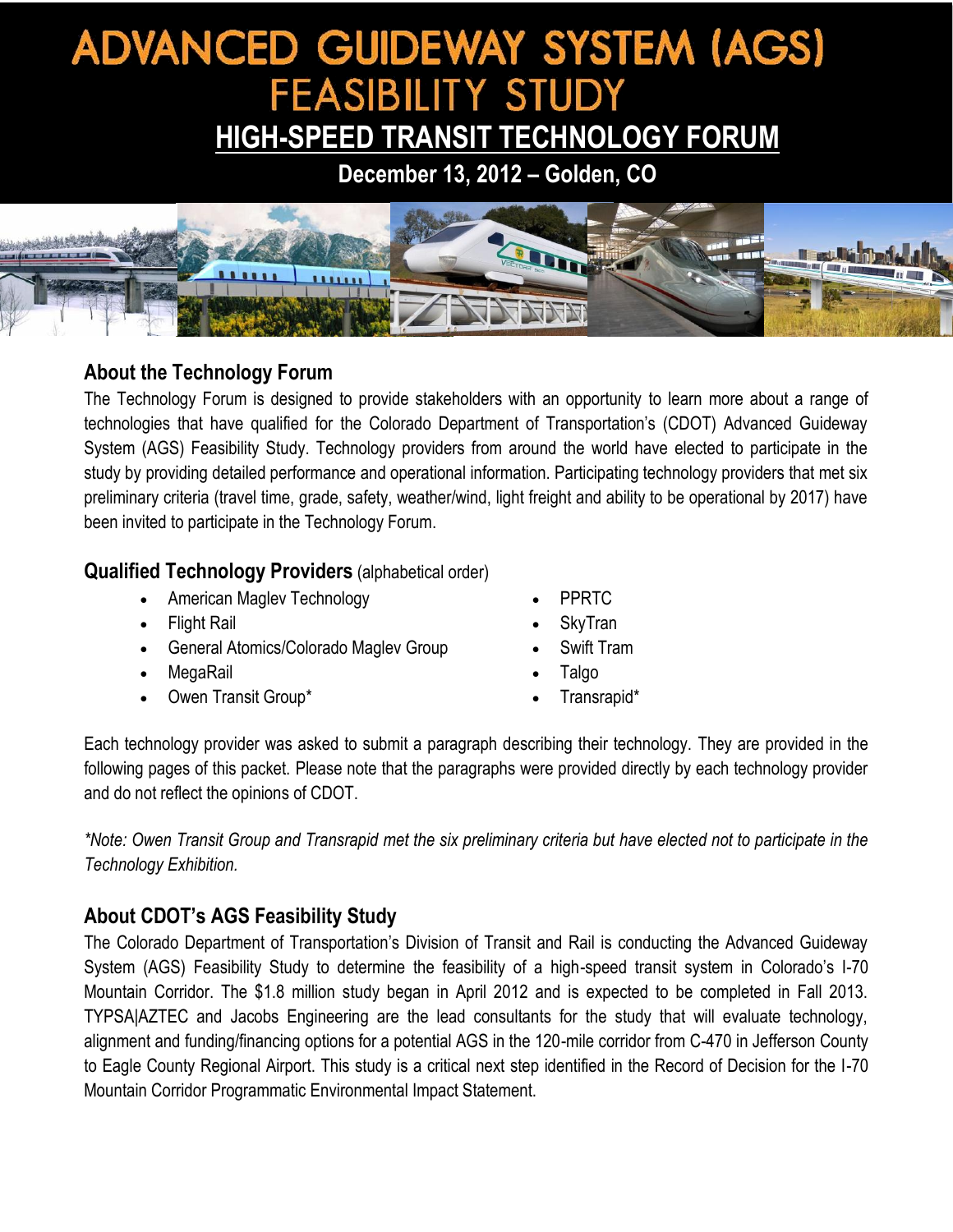#### **American Maglev Transit (Booth 1)**



With a strong focus on sustainability, AMT's transit technology is based on optimized magnetic levitation and linear induction propulsion that is entirely electric and non-polluting. This technology is well suited for Colorado, as it is designed to traverse steep grades of up to 10% and is extraordinarily compatible with wintry climate conditions since the traction is frictionless and is inherently not affected by moderate levels of ice or snow. Daily passenger demands will be accommodated with vehicles that will

comfortably carry approximately 200 passengers as well as their luggage and recreational equipment, while offering an excellent level of service with wireless internet and restroom facilities. Traveling by AMT technology will reduce trip times between DIA and Vail; the trains will operate faster than a car with no traffic atop a grade-separate, dedicated guideway within the I-70 corridor -- no additional rights-of-way are needed. The technology is fully automated and requires little maintenance, therefore featuring very low capital and operating costs that can be recovered by reasonable transit fares and revenues. AMT technology is fully compliant with the US FTA Automated Peoplemover Code and all applicable regional standards as well. Since its inception in 1994, AMT has invested millions of dollars in research and development of its advanced zero-emitting, next-generation transportation technology, which has attracted world-class strategic partners and significant corporate investment. In April 2010, AMT signed a 10-year exclusive partnership with

Grupo ACS for joint development of transportation projects worldwide. In August 2012, the team contracted with Lockheed-Martin to add tremendous value in manufacturing and technical expertise to the team. Rather than simply provide rail technology components, AMT, ACS and Lockheed-Martin specialize in the broad capability to design, finance, build, operate and maintain transportation systems over a project lifetime. Most importantly, the team has the ability to bring private financing packages and create sustainable Public-Private-Partnerships that create transformative change in the development and management of transportation infrastructure.



#### **Flight Rail (Booth 2)**



The VECTORR™ is a high-speed, light weight atmospheric transportation system that uses vacuum/air pressure to move passenger modules along an elevated guideway. Stationary power systems create vacuum/pressure inside a continuous pneumatic tube located centrally below rails within a truss assembly. As these power systems pull the air from the tube, they create a vacuum in front of a free piston that is rail guided inside the power tube. The free piston is magnetically coupled to the passenger modules above. Additionally, air enters the tube behind the free piston to create a differential pressure. The magnetic coupling allows the interior of the power tube to be a closed system to maintain the desired pressure differential in the tube. The transportation unit operates above the power tube on a pair of parallel, steel rails which receive, support,

and guides the wheels of the truck assemblies. The passenger modules feature independent wheels angled at 45° that are locked onto the rails. This wheel configuration allows the system to operate in severe weather conditions. Since traction conditions are not required, the guideway can be lubricated for reduction of friction and noise abatement. Flight Rail Corp. currently has a 1/6 scale pilot model operating on an outdoor test guideway. The guideway is 1500 feet long and incorporates 2%, 6%, and 10% grades. The pilot model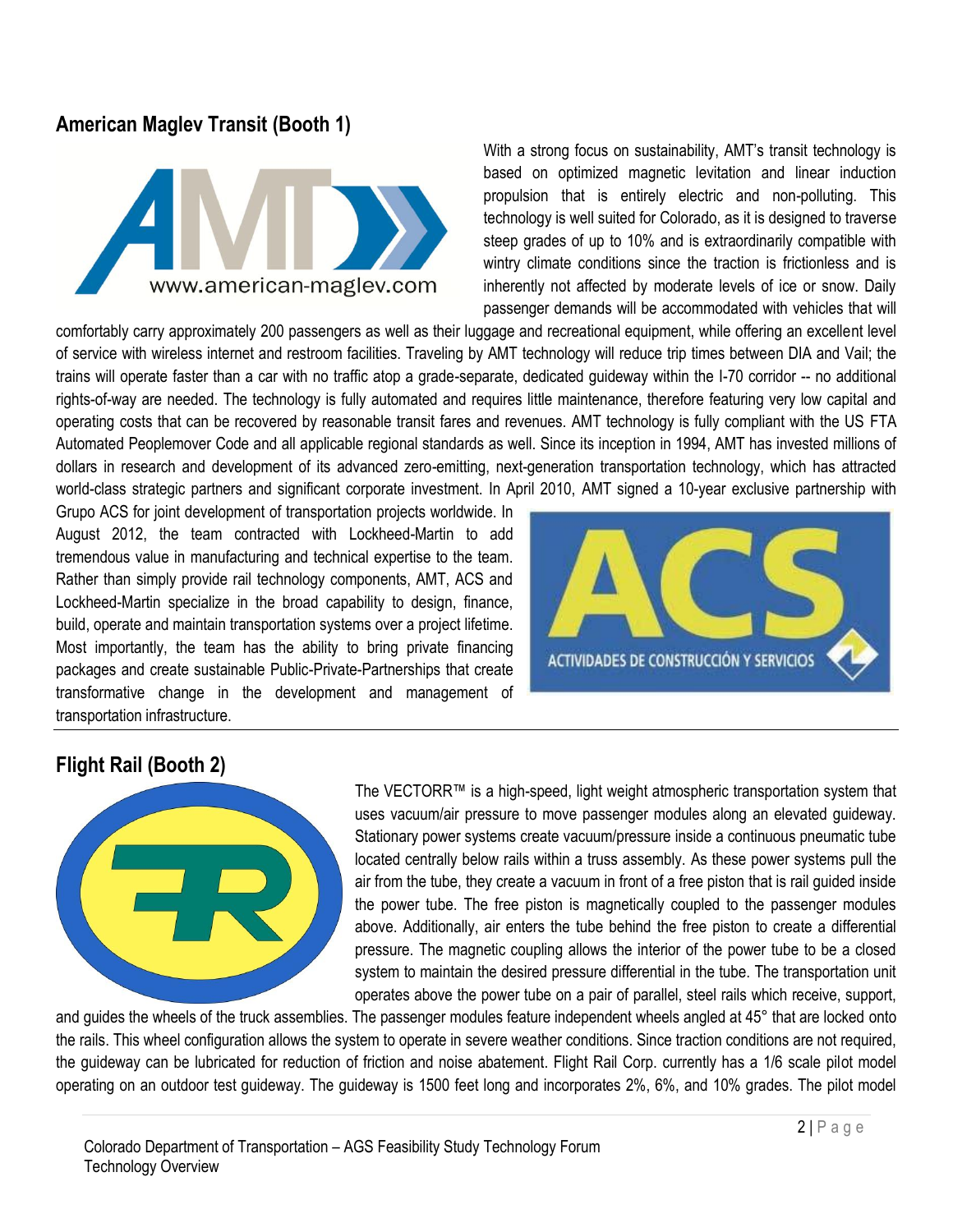operates at speeds up to 25 m.p.h. which equates to a scale speed of 150 m.p.h. Preparations are being made to extend the guideway an additional 700 feet to include a 180° curve with a 48 foot radius. This equates to a full size train operating on a 288 foot radius or 20° curve (at restricted speeds). The foregoing characteristics would fit well with the requirements of the I-70 Corridor. The power tube and supporting structure are very adaptable to enabling ice and snow removal and also serve as a power distribution platform related to power requirements between major power stations.

### **General Atomics/Colorado Maglev Group (Booth 3)**



More than 30 firms and financial institutions, in close concert with the Federal Transit Administration (FTA), have collaboratively developed the technology we are proposing for installation along the I-70 mountain corridor. The Colorado MAGLEV Group is prepared to commence immediately to finance, design, build, operate, maintain and own or lease an advanced guideway transportation system that serves the

needs of corridor communities. Research that shaped this technology started in 1990 and more than \$40 million from, private, federal, and state coffers have been spent during its development. We believe it to be the most advanced, American designed MAGLEV technology currently available for transporting freight and passengers. The \$14 million test track constructed by our team at the General Atomics campus in La Jolla, California, has demonstrated that the following performance characteristics would serve the unique service demands of the I-70 corridor: (1) no right-of-way purchases would be required as the technology can be placed entirely within the existing I-70 envelope, (2) the system can be deployed on an elevated structure supported by 30 to 60 foot columns holding 80 to 100 foot double track guideway platforms (22 ft. in width) that can be produced locally and placed with light cranes deployed from completed sections, (3) capital costs of the guideway are only a third those of light rail or rubber tired alternatives, (4) operating and maintenance costs will be a fourth those of rail systems, (5) environmental impacts (esp., noise and emissions) are minimal as the MAGLEV technology is friction free and relies on a linear synchronous motor for propulsion which is embedded in the guideway, (6) the system should operate reliably (99+%) in all but the most extreme weather conditions and command grades of as much as 15% without a degradation in speed or performance, (7) the esthetics of columns and structures supporting the vehicles, including stations, can conform with community preferences, (8) speeds of 150 mph are possible with headways of as little as 20 seconds between consorts, (9) 100 passenger cars in four car trains would be standard, and (10) it has been demonstrated that this technology will carry standard truck containers using the existing guideway configuration. Levitated with Halbach permanent magnet arrays installed in the guideway, control systems are greatly simplified and largely limited to providing appropriate electrical inputs to the linear synchronous motor.

#### **MegaRail (Booth 4)**



High-speed *MegaWay* systems provide electrified, all-elevated, maintenance-free stainless steel *SuperWays*™ and a family of electrically powered, rubber-tire vehicles that operate in a similar manner to that of road vehicles on standard freeways. It is a multi-purpose system capable of transporting passengers, people in their own, standard cars, and both light and heavy cargo intermixed on the same *SuperWa***y**. It offers a high-speed, low-cost, electrically powered, low air pollution, *all-weather* alternate to cars and trucks on roads with traffic capacity equivalent to that of a six-lane

freeway. Passengers ride seated in comfortable cabins or in their own standard cars. Light and heavy cargo is carried in enclosed, weatherproof containers fully compatible with standard flatbed and box trucks. Factory-built *SuperWays* include enclosed wheelways that contain traction surfaces, wheels, power pickups, power and steering rails, position references, digital communication links and failure-tolerant guideway control systems. The unique wheelways protect all functional items from weather. Full operation is possible in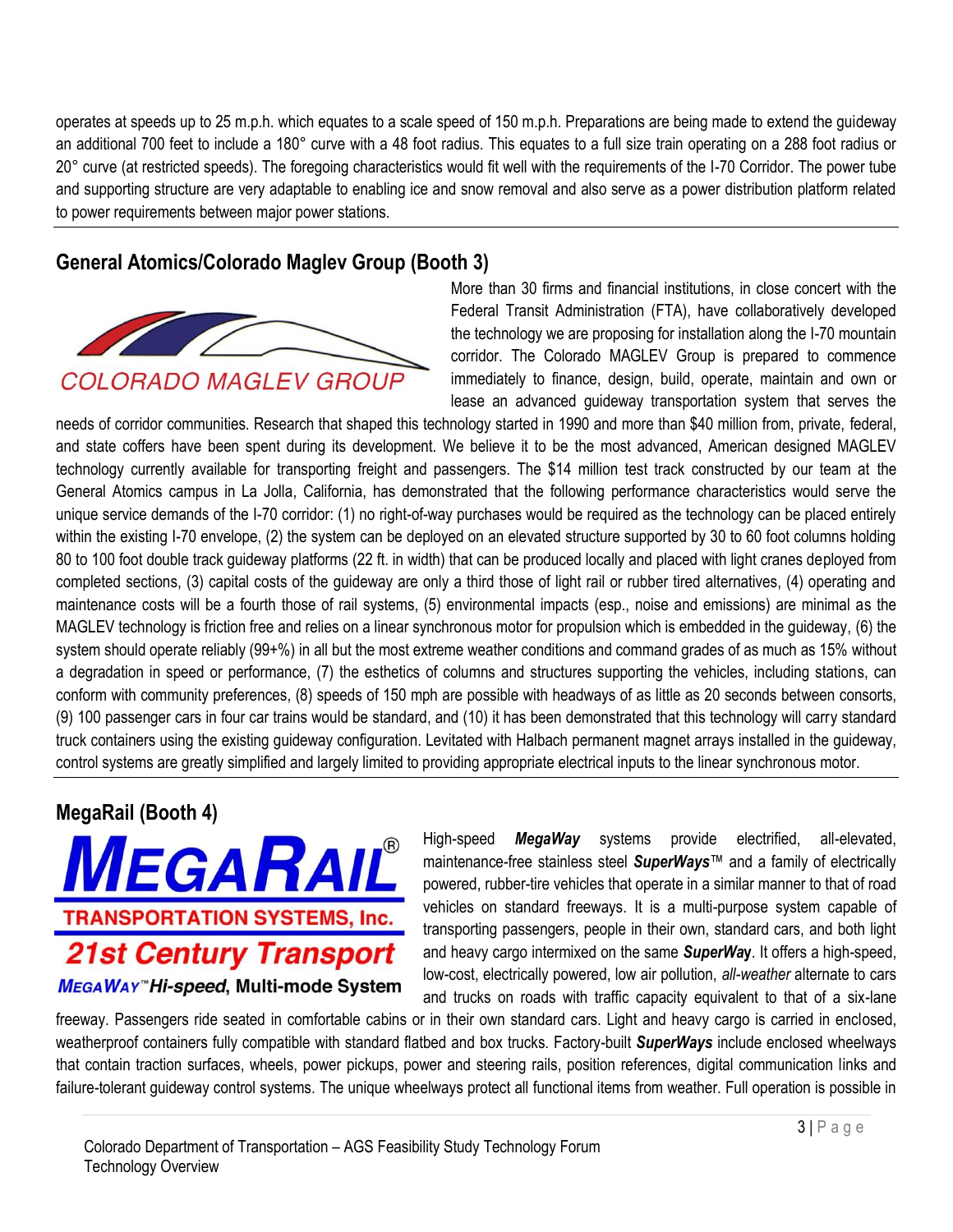all weather including 150-mph winds. The exact 600-vdc power used by vehicles is generated by small, natural gas powered generators on *SuperWay* support columns. Welded, stainless steel gas supply lines are supported below the *SuperWay*. Standard grid power lines or substations are not required.

## **PPRTC (Booth 5)**

# **Public Personal Rapid Transit Consortium** Sustainable Personal Rapid Transit

The PPRTC template for urban efficiency starts with a Personal Rapid Transit (PRT) system, or pod-cars on a fixed guideway that deliver 1 to 4 passengers at-a-time or freight container(s). The vehicles use an air lifting mechanism integrated with magnetic induction propulsion. The cushion of air generated underneath the pod-car takes the place of maintenance-intensive wheels effectively eliminating friction; sequential application of electromagnets between the guideway and vehicle accelerate, brake and stop the vehicle. The elevated guideway, which preserves grade level spaces, also serves as the conduit of system power and telecommunications. Housing the power and fiber-optic communications components inside the PRT's carbon-fiber pylons and guideway makes them impervious to extreme weather or other attack both physical and virtual. The generation of system power occurs onsite at each PRT station using Hydrogen Fuel Cells (HFCs) initially fed by natural gas, eventually migrating to a diversity of renewable sources of Hydrogen. With a Microgrid Power Management (MPM) scheme, real-time data and keen predictive formulae are used to control generation with surgical precision. HFC generation and MPM together make it possible to achieve a zero carbon footprint while having zero impact on the grid. PRT is the ideal choice for an I-70 AGS because whether at high or low velocity, a trip experience is "Rapid" due to never waiting for transit per schedule and never stopping en route, that is, point-to-point and on-demand. These two features, intrinsic to the PRT model, plus the fact that it is a driverless medium (50-75% of the cost of transit), make it significantly more efficient than conventional modes saving time, energy and money for the operator and the rider. Moreover, untold efficiencies are to be had in the building and maintaining of 1 construct versus 3 with a deployment schedule measured in months versus the years that traditional solutions take. Finally, by generating multiple revenue streams from the various components of the template the operation can achieve economic sustainability.

## **SkyTran (Booth 6)**

SkyTran is an Automated Transit Network (ATN) technology that provides on-demand, point-to-point, non-stop service. These characteristics boost ridership by providing a level of performance, convenience and comfort that meets or exceeds an automobile ride. SkyTran uses a fleet of two-passenger automated electric vehicles (AEV) that travel on a network of slim, elevated guideways. The AEV uses a breakthrough maglev-linear motor powertrain that delivers high-speeds (100 mph), high reliability (no wheels to fail) and a comfortable ride (seats wider than a first-class airline seat). SkyTran technology is designed for building scalable networks. This capability is ideal for the AGS as SkyTran can provide direct feeder service to mountain communities by making a no-transfer connection to the main I-70 alignment. SkyTran's vision is to deliver the ultimate customer experience: a one seat ride from Denver International Airport to the ski resort of your choice.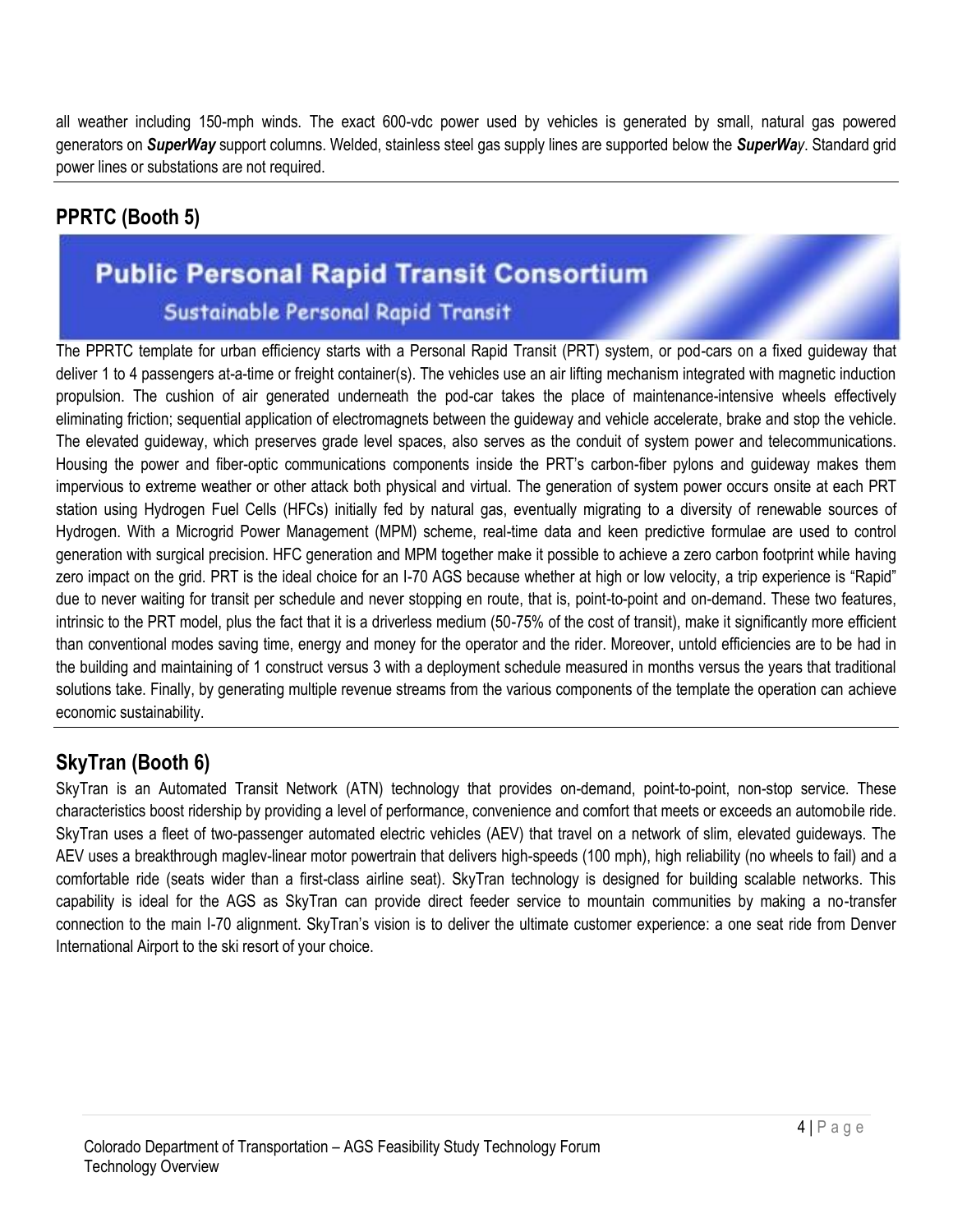#### **Swift Tram (Booth 7)**



Swift Tram is in business to manufacture a new rapid transit system based on the century-old concept of the hanging train. Swift Tram is a people-mover and freight-mover that's electrically powered and elevated. It's a fully automated fixed guideway transportation system featuring coaches in two sizes suspended from the guideway by a hinge. Drive bogies traveling inside the guideway at speeds that can exceed 100 miles per hour provide 'swarm computing' intelligence, system diagnostics, and routine system maintenance. System operation will be available on both a scheduled and an on-demand 24/7 basis. Swift Tram is a Boulder Colorado-based startup in design and engineering stage, currently applying for patents on 12 technology patents for the system. Swift is successfully addressing the issues of grid power outage and emergency & ADA passenger evacuation. This right-sized, light-footprint system is considerably less expensive to install than light rail, and is considerably less expensive to

operate than BRT. The company is creating the safest, cleanest, most cost-effective, and most energy efficient rapid transit system in the world.

#### **Talgo (Booth 8)**



Talgo offers a unique combination of innovation and proven technology that assures a high degree of satisfaction among all concerned, passengers, owners and operators. Furthermore, the equipment Talgo will propose will be fully compliant with US DOT, Federal Railroad Administration regulations and fully\* compatible with the US railway network, eliminating regulatory uncertainty while providing unexcelled flexibility for years to come. Talgo's "independent wheels" and "natural tilting" system will reduce wheel wear and permit faster speeds within the I-70 right-of-way than will be possible with conventional railroad equipment, yet the technology used to produce this result has proven itself over nearly three decades' of

continuous service. Propulsion energy will come from the commercial electric grid and be applied to the rail using frame hung traction motors and conventional adhesion. (We are not proposing a cog railway). While this arrangement will mean the route will need to divert from the I-70 alignment at some places, the same will true of every other technology other than "bus rapid transit" because none can share the existing E-J Memorial Tunnel bores. Regenerative braking will be used to minimize the net power requirement, likely producing the most energy efficient form of transportation that will be offered.

#### **Owen Transit Group** *(Not attending the Technology Forum)*

OTG offers both high-capacity transit and high speed rail systems, using individual passenger vehicles running quietly in two directions on opposite sides of a single elevated concrete monorail beam, high curving I-70 corridor. They have very high horsepower VFD electric motors for ascending mountain grades while using multiple brake systems above the snows and traffic. The systems require no changes to existing roadways, and use tilting cabin design for operating within the for descending mountain grades, returning power to the electrical grid. Rails are steel, heated to remove ice and snow. Construction costs per mile are low, as are the operating costs for the automated systems, allowing them to be self-sustaining with competitive fares. Although they have not yet been built as systems, the technology is proven because it uses proven-in-service off-the-shelf components.

#### **Transrapid** *(Not attending the Technology Forum)*

Flying on the ground….Quiet, comfortable, fast, safe, clean, reliable - one of the most modern high-speed Transportation Systems in the world. Developed over the last 30 years in Germany, the Transrapid high-speed Maglev system consists of the electromagnetic levitation, the guidance and the propulsion system. Support magnets lift the vehicle up to the guideway, while guidance magnets